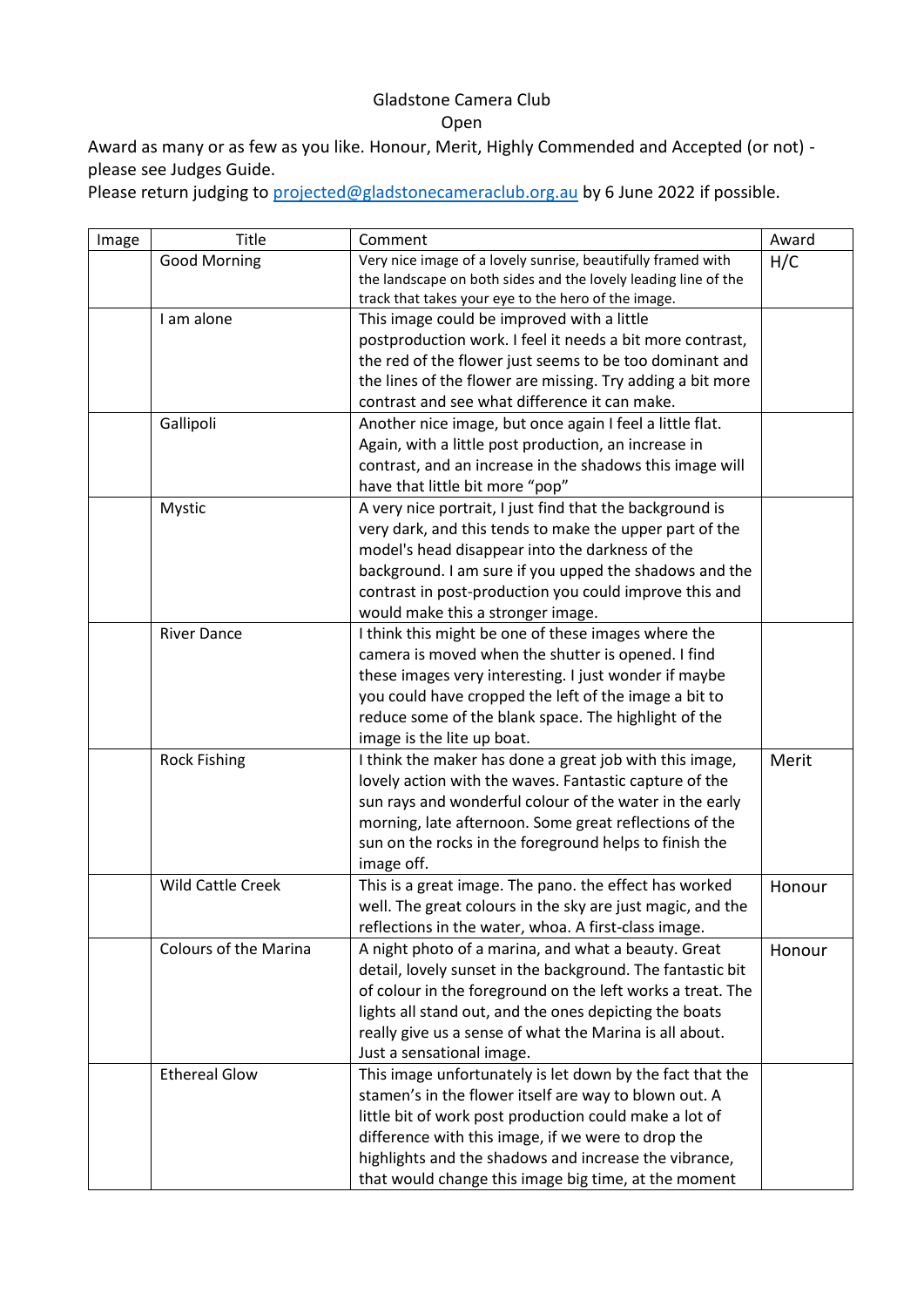|  |                            | the way it is it has no appeal at all, and it is only because<br>of the blow out in the flower.                                  |        |
|--|----------------------------|----------------------------------------------------------------------------------------------------------------------------------|--------|
|  | <b>Stepping Stone Path</b> | This image could be improved simply by reducing the shadows<br>on the left side of the steppingstone path. As it is it is a very | H/C    |
|  |                            | nice image, but the darkness that you are walking into just                                                                      |        |
|  |                            | takes away from the image. adding a little contrast pulling                                                                      |        |
|  |                            | back the shadows, and it opens up the image significantly.                                                                       |        |
|  |                            | then you would have a really impacting image.                                                                                    |        |
|  | <b>Covid Effects</b>       | Another image, that with a little bit of post-production                                                                         | H/C    |
|  |                            | work, the result could have had a much greater impact                                                                            |        |
|  |                            | on the result. I feel that there is too much dark areas                                                                          |        |
|  |                            | around the lite up doorway and the light on the                                                                                  |        |
|  |                            | veranda, if you were to, pull the shadows back, add a bit                                                                        |        |
|  |                            | of white and a bit of black if you are to use "Lightroom"                                                                        |        |
|  |                            | then this image could improve in its overall standings                                                                           |        |
|  |                            | quite markedly.                                                                                                                  |        |
|  | <b>Frans Josef Glacier</b> | This is a wonderful image of Frans Josef Glacier. I had                                                                          | Honour |
|  |                            | the pleasure of seeing this in 2017 and unfortunately it                                                                         |        |
|  |                            | didn't look as good as it does in this image. I presume                                                                          |        |
|  |                            | this was taken some time before that, as it is                                                                                   |        |
|  |                            | slowly, fastly deteriorating. This image captures the                                                                            |        |
|  |                            | ice/snow beautifully. The cloud, mist in the background<br>is sensational too. Just an awesome image.                            |        |
|  | Come Closer                | Once again, I feel the maker has let themself down by                                                                            |        |
|  |                            | not post processing this image. If it had just a little bit                                                                      | Merit  |
|  |                            | more contrast, and a little bit of clarity. Just to give it a                                                                    |        |
|  |                            | bit of a Pop. It is a very sticking image, just needs that                                                                       |        |
|  |                            | little bit of something extra.                                                                                                   |        |
|  | Pretty in Pink             | A very impressive image of a vase of flowers. I keep on                                                                          | H/C    |
|  |                            | about the post processing, once again this image could                                                                           |        |
|  |                            | have been improved considerably with not a lot of work.                                                                          |        |
|  |                            | Working in Lightroom, a little bit of contrast, a bit of                                                                         |        |
|  |                            | reduction in highlights, bring the shadows up a bit bring                                                                        |        |
|  |                            | the blacks up a bit a bit of clarity a bit of vibrance and a                                                                     |        |
|  |                            | tad of saturation, and we can have a lot more life in the                                                                        |        |
|  |                            | image                                                                                                                            |        |
|  | Busy as a Bee              | Very nice flowers. We also have the image of a bee at                                                                            | H/C    |
|  |                            | work too. What is the image about the flower or the                                                                              |        |
|  |                            | bee, I am running with the bee? If it is the bee, maybe it                                                                       |        |
|  |                            | needs to be a little bigger, and if it is not then we need                                                                       |        |
|  |                            | to find something else to focus on. I am inclined to think                                                                       |        |
|  |                            | we should work on the flower and accept that the bee is                                                                          |        |
|  |                            | just there. I think it is possible to make the flower have                                                                       |        |
|  |                            | more pop to it.                                                                                                                  |        |
|  | Ear                        | I like this concept, obviously backlit. I wonder if maybe                                                                        |        |
|  |                            | we should pull a little bit of the light off the back of the                                                                     |        |
|  |                            | image, just to give a little more tone to the leaf. I think                                                                      |        |
|  |                            | the crop has worked ok. because you have been game                                                                               |        |
|  |                            | to try something different, I congratulate you.                                                                                  |        |
|  | <b>Mirrored Spring</b>     | This is a great image of the reflections of the rockface                                                                         | Merit  |
|  |                            | and bit of greenery. The colour in the stone is very nice                                                                        |        |
|  |                            | and helps to make the image. There appears to be a                                                                               |        |
|  |                            | little bit of water running in the centre of the image as                                                                        |        |
|  |                            | well certainly at some stage the grey colour indicates                                                                           |        |